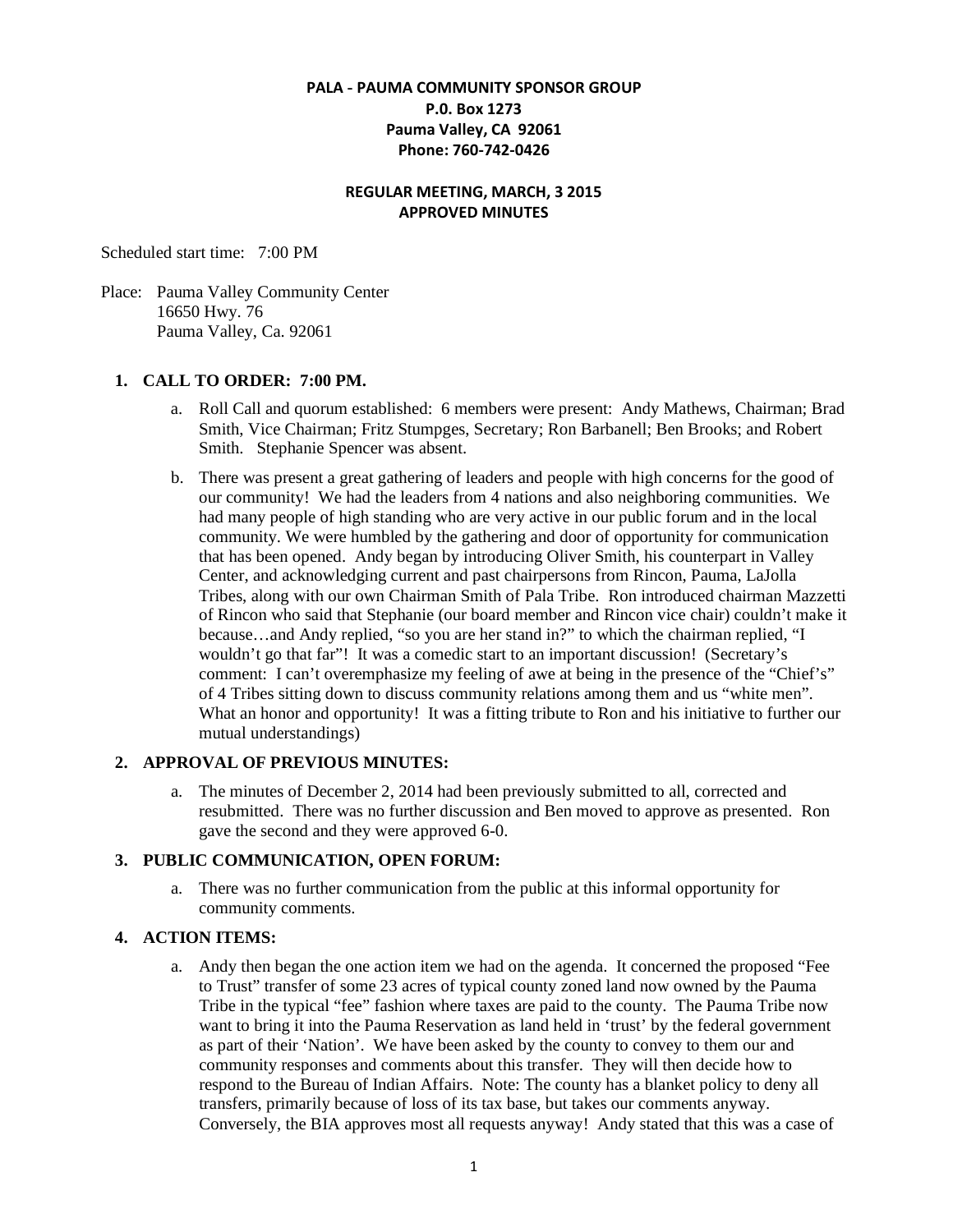differing interests and viewpoints in the community. There are multiple rights imbedded in the values of the community and we have to work together to make things happen.

Chairman Randall Majel of the Pauma Tribe spoke as to the common practice of many tribes bringing contiguous land into their reservations, many have done it several times. This is the first time Pauma has attempted adding new land to their reservation by 'fee to trust'. With only 248 acres of mostly grove and other revenue sharing businesses important to them, they have exhausted available land for new residences of tribal members. With extended members now wishing to return to the reservation the only current alternative is to split existing homesteads. They see this as an opportunity to continue expansion of the groves along with new housing lots. They have also all grown up dreaming of being able to regain traditional lands which were taken from them, even if they have to now purchase it at a premium price!

Andy then asked for comments or concerns of non-tribal members of the community. Bobby Graziano owns land up across the street from the subject 'Maynard Properties'. Bobby stated that he has no issue with the Indian or non-Indian nature, only that of following existing land use planning. He stated that once land was brought into trust there was very little restriction on its use. There may not be these issues within existing reservations but when expansion is within an existing community there are potential problems. One issue is that a Tribe can state their intended use for this land and as soon as it is brought into trust they can change and do whatever they wish. His concern is that the final use could completely change the character of the community that exists there under current planning mandates. It is rural, low density housing and the current land is zoned for only one dwelling per each of the 3 parcels proposed to transfer. He asked that we consider this in our recommendation to the county.

Chairman Bo Mazzetti responded that all of the land around there and below, including the country club and golf course, use to be farmed by them and was all alfalfa with no one else around. Times do change. With one of the smallest reservations, they really need new housing. His family and Chairman Smith's use to farm here and if you go way back it all belonged to them. Do they like what we've done? They finally have a chance to buy back what was stolen! He asked anyone to tell of any land that was brought back into trust and made worse. He also mentioned the real reason for us not wanting the transfer is the loss of tax money but he said that the tribes give back much more than that loss. They provide road improvements, fire, ambulance and much aid you don't see. He said there were bigger issues we should be concerned about such as water. He also mentioned the many parcels within reservations that had been sold into 'fee' and now site vacant and real blights. They are forbidden to clean them up, and the county says it also can't. So there is a real, not imagined problem. Bobby then mentioned that a big problem is that this land is an island apart from the reservation connected by only a thin sliver of land and could drastically change the agricultural rural nature of his neighborhood. Chairman Mazzetti said that he understood what he was saying because that's exactly what happened to them! Chairman Majel stated that he felt that they had respected the beauty of Pauma and been a good neighbor in the past and he anticipated that to continue into the future.

Andy moved the discussion along to the concerns that once the land is in trust, can it be turned into gaming use. There appears to be some small chance but basically the law is that land purchased and added to reservation cannot be made gaming.

Patsy Fritz, who has served on the county planning commission, began her talk by telling of how she moved to Pauma after her home in Valley Center burned to the ground. It took 18 minutes for the first fire responders to arrive and they were from the Pala Reservation! She stated that the county does not guarantee any views from your property. Large parcels can cluster many homes right in front of your place, or someone could bring in a trailer, and there is nothing that you can do but plant trees or something to block your having view it.

Andy then questioned the status of Pauma Reservation Road and who has responsibility for it and what portions of it. Mazzetti then stated that there is federal money used to maintain all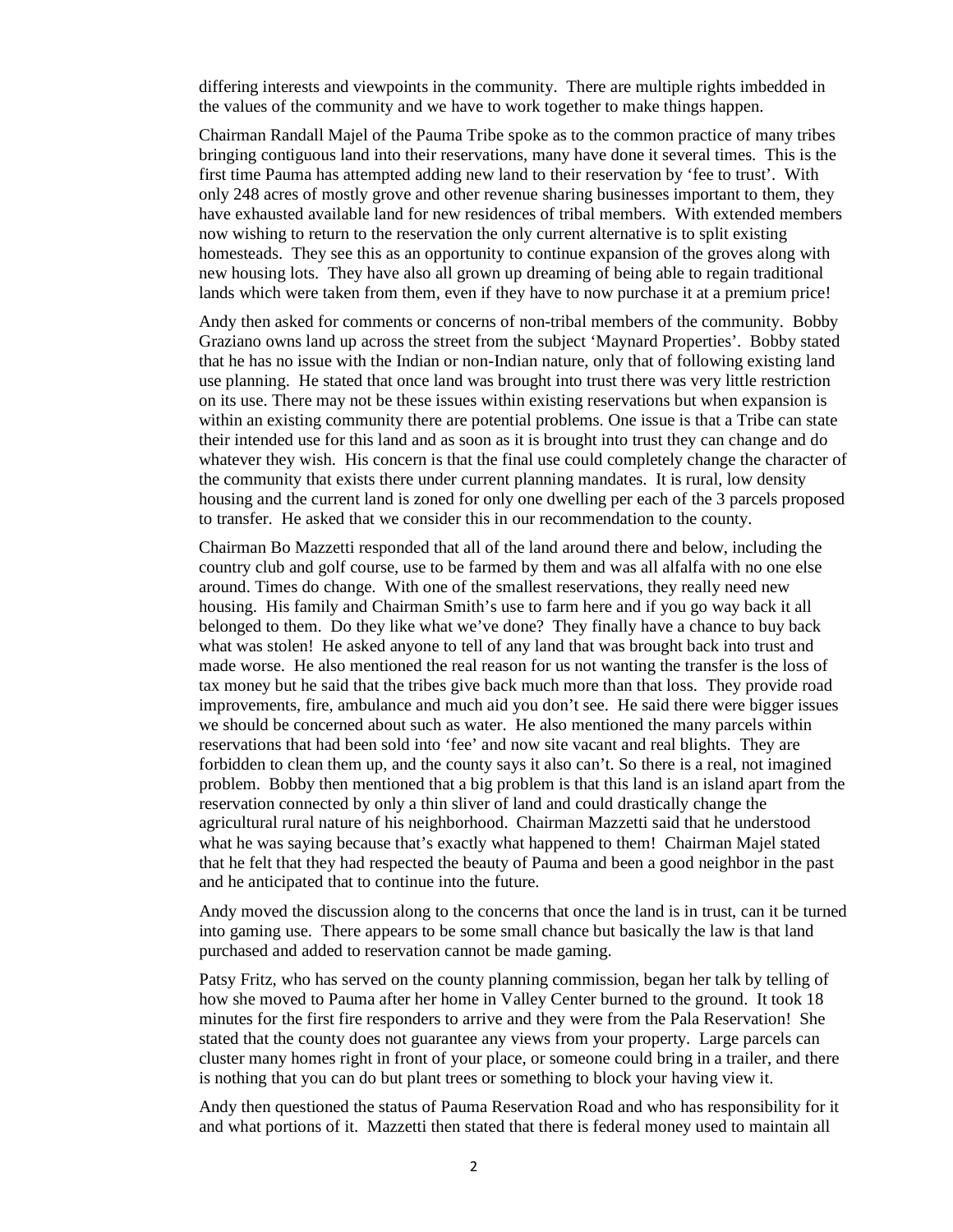tribal roads but there is a long wait for the little available funds. The road remains public and access to private property is guaranteed, though not to strictly tribal areas.

Bobby again expressed desires that he and the county be included when the decision for the use of the land is made by the Pauma Tribe. Several people spoke as to the impossibility of this. Nikki stated that it would be illegal for the Pauma Tribe to speak officially to anyone about planning issues except with the federal government. It is the engineer, environmental impact controller and so on, including planning approver for all tribal land use issues.

Carla then brought up other issues of existing water supply authorities and easements attached to current titles.

Lavonne Peck past chairwoman from the La Jolla Tribe then explained that tribes have to follow the same kind of planning and use issues as others in the county but it is through the federal government and laws such as NEPA instead of the state derived CEQA. She explained that they are only following the laws that have been mandated to them and asked that we not believe all of the false horror stories and false assumptions around.

Andy then brought the discussions to an end and asked for board input. Brad began with a question about fee to trust. When the BIA considers all comments and approval for a transfer, do they have the ability to approve, but with stipulations considering public and private issues presented? It was decided that conditions could only be made for issues with the federal approval but conditions of public concern which would infringe upon the Tribes sovereign rights could not be included. Bo Mazzetti then stated that by federal law the chairman of each tribe is on the same level as the governor of a state. Try asking Governor Brown to come down and sit here and consider your concerns in his state decisions! That you have several chairmen here on this issue is testament enough for the seriousness and effort to which they are attempting to enter into discussion and consideration of both sides of these issues.

Ben then asked Chairman Majel if all possible land had been developed on the existing reservation. Majel said that there was much land that is in agriculture which benefits the tribe and will not be disturbed. Ben then asked about existing easements on land brought into trust. Majel stated that the existing easements are transferred with the land and that Water rights and suppliers are possibly another issue that will have to be decided by higher authorities. Discussion was made to then include those easements on any FTT transfer. Someone added that they should be only the 'legal' easements.

Next, Fritz said that he was in favor of tribes being able to bring all the land that they possibly can back into their reservations. He said that he felt that it might help Bobby with his concerns if he would just look around at how the tribes have taken as good or better care of the land than the rest of the county. It cannot begin to compare with how we invaded and took their land and did all of this to their beautiful place and way of life. He stated that the land in this request is currently zoned for 3 homes. If the tribe were to build 6, well that might even be ok; but if they put in 20 then that will not be in harmony with the community there. Fritz then stated that he was a whole lot more concerned with the county leaders and the development that they approve. He doesn't see the tribes creating blight but he does see the county allowing the creep of "Irvine type" high density housing into agricultural areas.

Ron began by stating that he felt that all of the existing easements need to be included officially in this report. Later several chairpersons agreed that all current, legal easements are conveyed with the property and Andy said that he had seen them on the proposal. Ron said that he was scheduled to present later in the meeting about general communication issues but he now quoted chairman Mazzetti about Rincon's concerns for cooperation and transparency in dealing with our mutual concerns. The history of California is the history of our stealing the native's dreams and land from aboriginal times and forcing them to live in the worst places imaginable. And now we are arguing with them about even these places! So when you see these people come here to discuss these issues, you have no idea of the compromise they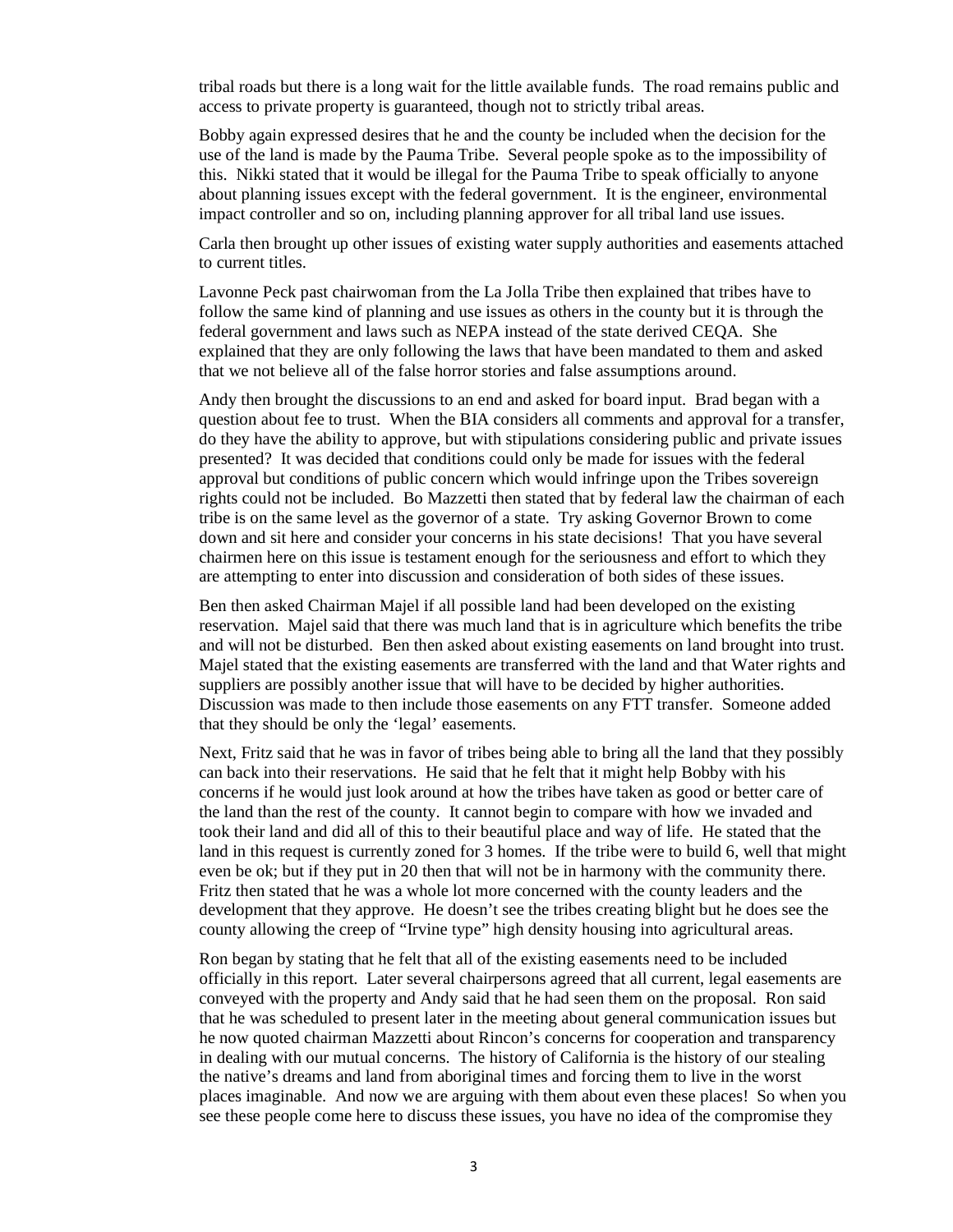carry within them and how blessed we are to have the chairpersons of 4 tribes present. We need to understand how we can take the rules we have and work together for a win-win situation. Ron then asked if we could place Nikki and his '10 points about the nature of fee to trust' into the minutes and Andy replied, "Sure". The secretary asked for an electronic file of Nikki's 10 points. Since then the file has not been able to be found.

Chairman Smith then made his statement. He supports the tribe's rights to take land into trust per the laws of the federal government.

Andy then asked that he be allowed to write a summary to be forwarded to the county. It would include our views, comments and concerns about planning, maintaining easements, the rights of the tribe to recover some of their ancestral land, and the general way in which we hope this will move towards working together as a community. Brad then asked about a vote to approve the FTT and after discussion made a motion to approve this transfer along with full recognition of all the concerns that were just stated. Fritz gave the second and it was approved 6-0. See Addendum A. for Andy's official Summary.

#### **5. ADMINISTRATIVE MATTERS:**

- a. Andy then changed the meeting to administrative item b first, because it is somewhat related to all that we have just been attempting. We then discussed the protocol for communication between PPCSG and Sovereign nations. This is what Ron has been working on as this subcommittee chairman. We are hoping that Ron will be able to work on this forum for community discussions between all members, including tribal, for the next several months. Ron then wanted to comment on this. He thanked Chairman Smith, Nikki, Patsy and Andy for being open to his desire to create a more open communication between all. In the beginning this was mostly unheard of. He began by empathizing just how much anger the native peoples must carry inside from all of the horrendous treatment they have been subjected to in the past, and continues somewhat to this day. He elaborated on some of these abuses which amounted to genocide and how he is now working with this Tribal Liaison Sub-Committee to forge a new friendship based on mutual understanding and desires to get along and to work to preserve this beautiful area we have. Ron wanted to present an outline of his plan and Andy said that for lack of time, we could make it an amendment to these minutes now, and get into the details next month. We now know just how prophetic Ron was when he said, "I don't want to lose a month Andy because I don't have a lot of months quite frankly. I want to get this going. I want a yes on this tonight." Andy told him that he already had the approval with his charter with the sub-committee. He said, "so go ahead and do it!" The Secretary has found an outline which has been presented as this document and it is attached as Addendum B along with Ron's Outline Table used for this meeting.
- b. We then moved to agenda 'Item a', about the DPDS Live Well San Diego Thriving Plan Community Workshop, which our Brad and Ben attended as did Oliver Smith. This was about the county's plan to try to change their planning rules to allow them to approve a lot more high density developments in areas now not allowed. Ben then summed up: the county DPDS is looking at policy 1.2 of the general plan which has to do with limiting "leap frog development", its meaning, and its application to the unincorporated areas. Their change has the potential to allow more high density projects in rural areas. They want to eliminate the current very clear LEED-ND certification for any variant proposals to limit leap frog development and substitute some "equivalent", diluted statement which will allow the exact developments it is designed to prohibit now! They want to substitute their '10 principles of county thriving' (read = 10 principles to continued growth). LEED-ND is a U.S. based rating system to which certification is made through strict 3<sup>rd</sup> party verification of high levels of environmental responsibility and sustainability. Oliver stated that the county does not want to change the General Plan because of it will take a lot of time and effort and a lot of people will be against it. What they are proposing is to change their interpretation of LU 1.2 to allow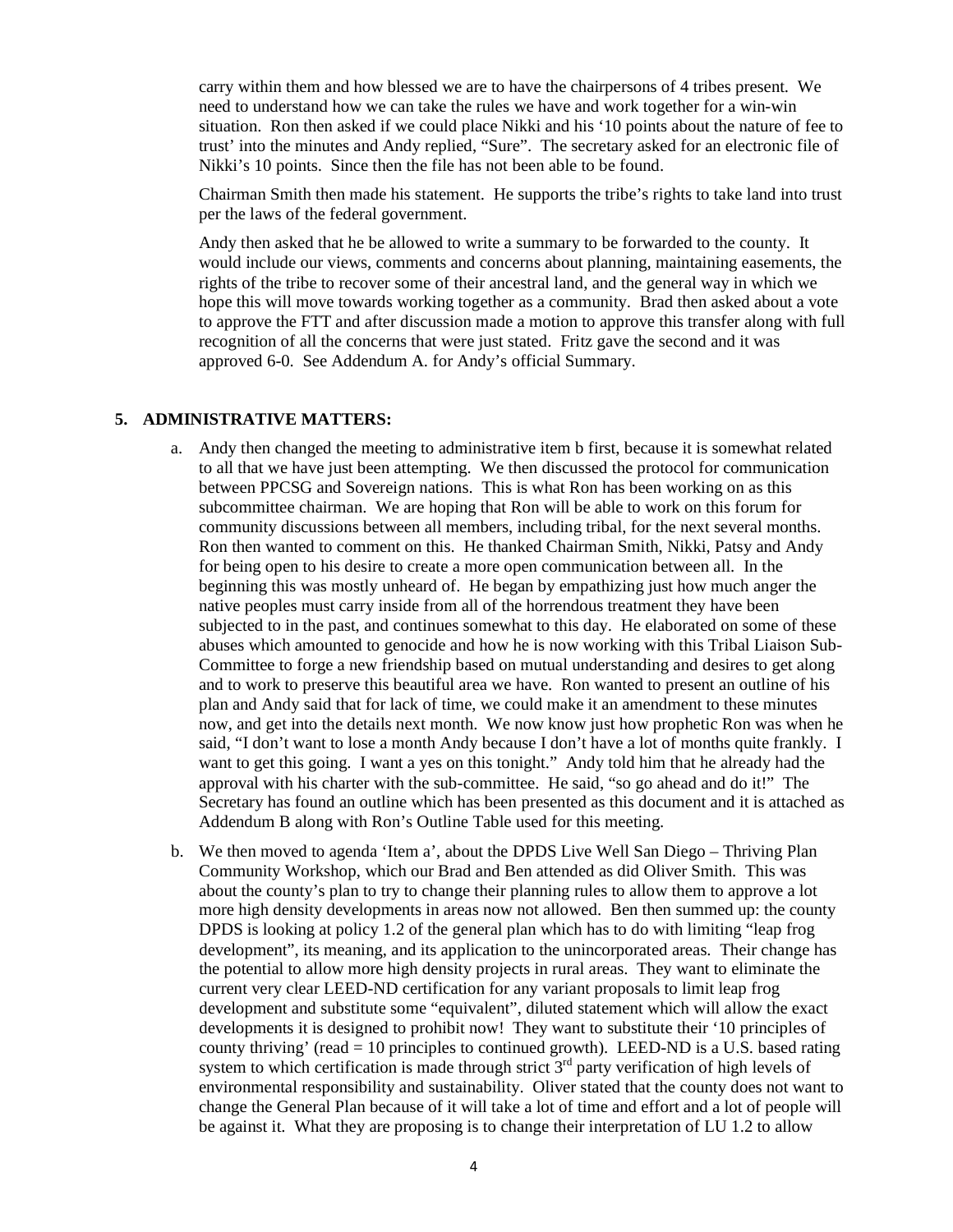other exceptions. This could be such as, if the proposed development is within a  $\frac{1}{2}$  mile of a community road! DPDS does not even have county approval or funding for this new review and proposal and is instead funded by developers. They are doing this because even they are running into this brick wall to further unrestricted leap frog developments and they are determined to find some new interpretation which will allow them to proceed without changing the current law. When presented with the LEED-ND standard by the creators of it at this meeting, they were told that the standard is complete and needs or allows no further interpretation. Brad then added the perspective that what this group was claiming to do was trying to help define what equivalent to LEED-ND was. Then they could present it to the planning department, who would then present it to the planning commission and before the BOS so that they could all just approve it without having created it themselves or ordering a real thorough investigation or truly defining an equivalent to LEED. Brad spoke of the lack of formation of any real definition or policy there in regards to the term "equivalent" and only alluded to any possible real motive for this proposal (to the laughter of all who see this run around attempt to continue unbridled county development in rural back country). Oliver then stated that what the head of the DPDS had said was the intention of all of this, was the ability for projects which did not meet all of LEED requirements to be processed so that they could be presented to the BOS who have full and total discretionary power to approve them. They can approve anything put before them but they need a way to do this without meeting the current rules. Andy then asked what action should we and V.C. take. Oliver stated that we need to get the word out as to what is going on and to be aware of this group's intent to present this to the DPDS without requesting a vote. This way they can put out the exact wording only two weeks before the meeting and get it presented quickly to the planning commission/BOS shortly after. Ben said that we need to express to the BOS our disappointment that they waited so long to let us know about this all and also that we expect them to come out to the planning groups and present and vet their new plan. Oliver said that they have been attempting to keep the whole thing very quiet so as not to raise the public's attention. Andy made a motion for us to give him the approval to write a strong letter of disappointment in lack of participation with our group, secondly asking that we have participation moving forward with the ability to submit comments prior to going to the planning commission and thirdly requesting that one of their staff be present here to respond to our questions. Ben gave the second, Patsy Fritz and Fritz both said that we should add that we strongly oppose any attempt to circumvent the intent of LU 1.2 and LEED through a diminished and illegal non- "equivalent". After this discussion we voted 6-0 to approve Andy's motion. See Addendum C, Andy's official response as sent to all.

- c. There were no operating expenses and Fritz reported that the county had paid all past rent for the hall and was completely up to date.
- d. The next meeting is April 7, 2015.

### **6. ADJOURNMENT:** Ron moved to adjourn at 8:50 PM and Robert gave the 2<sup>nd</sup>. Unanimously carried.

These minutes were approved at the May 5, 2015 meeting after considerable discussion about the FTT portion. This review of these minutes included a review of the response document of the FTT to the county. The results are included in May's minutes. We also approved the addition of the second Table to Addendum B to include Ron's Outline Table. Ben moved to approve these minutes as stated, Stephanie gave the second and they were approved 5-0.

Fritz Stumpges,

PPCSG Secretary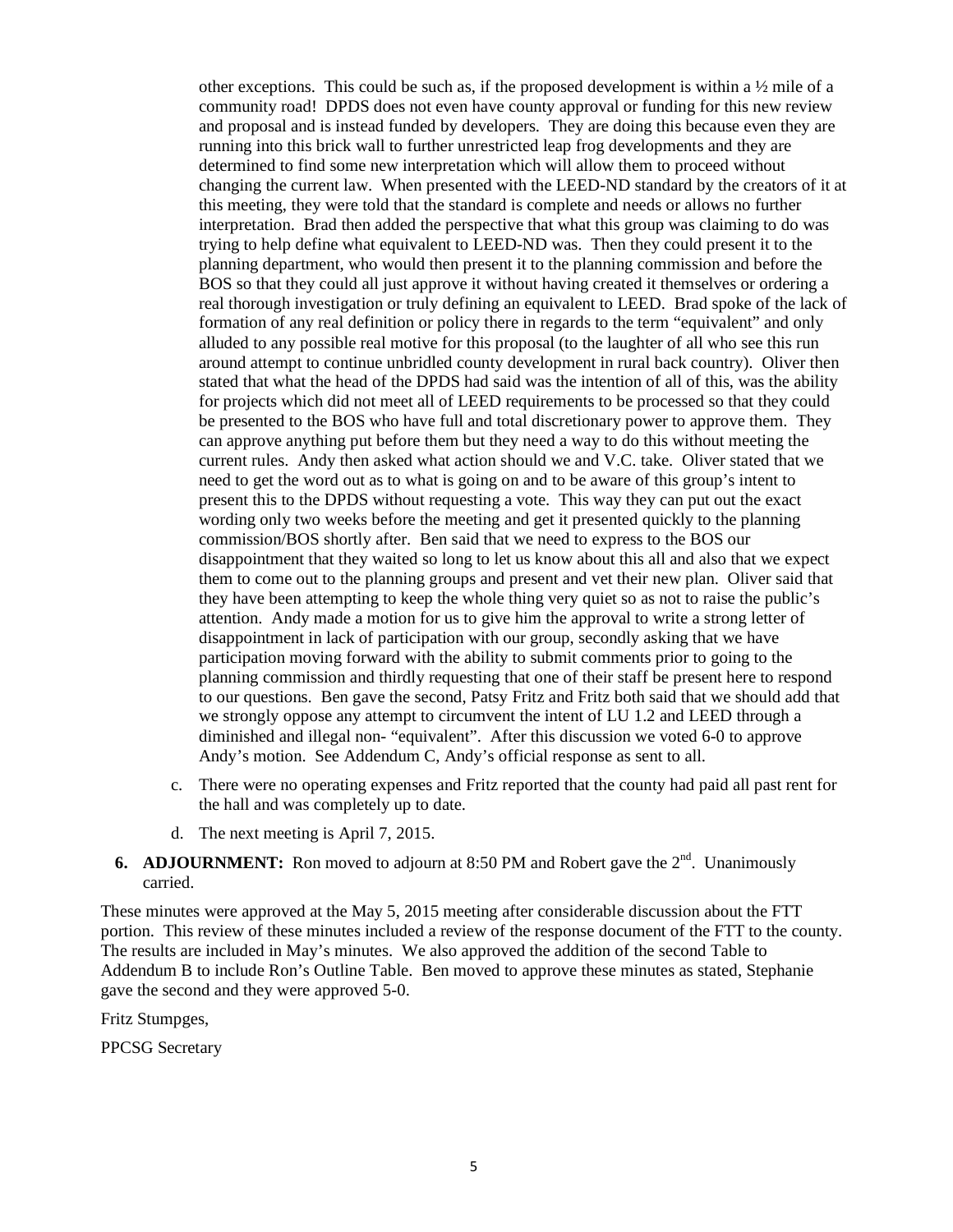## Addendum A, pg 6 of 13

# Pala Pauma Community Sponsor Group ("PPCSG") Comments regarding a proposed Fee-to-Trust transfer ("FTT") in favor of the Pauma Band of Luiseño Indians ("Pauma Band") of San Diego County APNs 131-060-25, 131- 090-03, and 131-090-11 ("subject parcels").

At a public meeting held March 3, 2015, PPCSG had the opportunity of hearing comments from members of its community regarding the captioned proposal. The comments came from members of bands of Indians (speaking in favor of the proposed FTT) and individuals residing adjacent to the subject parcels (generally concerned about the impact upon their locale and environment were the land to be removed from a controlling influence of the County).

After considerable discussion, and in recognition of the interests of all parties and the need for the entirety of the community to compromise in harmony, and upon motion made and unanimously carried (6 in favor, none in opposition, and 1 absent), PPCSG resolved that it supported the proposed FTT provided that without infringing upon the sovereign rights of the Pauma Band there could be assurances addressing concerns expressed by the non-tribal community so that:

- 1. The density of the housing that the FTT application anticipates be developed be not be materially greater than those of the land use designators presently assigned to the subject parcels.
- 2. Any land use other than specifically set forth in the FTT application be subject to a substantial environmental review comparable to a CEQA review.
- 3. All of the existing easements on and over the subject parcels continue to provide identical rights and benefits subsequent to any FTT as such easements now provide.
- 4. There be certainty that the identification of Pauma Reservation Road as a "Bureau of Indian Affairs road" [page 4 of the FTT application] could never result in free and unfettered public access and use being withdrawn or limited, especially with regard to private property located both on local roads and beyond the present Pauma Band reservation.
- 5. The issues of water rights related to the subject parcels and the delivery of water to the subject parcels be resolved so that there is no diminution of entitlements of the water company presently enjoying such rights.
- 6. There be arrangements such that residents continuing to pay PRD6 assessments not be disadvantaged by increased assessments as a result of any loss of any pro rata assessments now being paid in regard to the subject parcels.

[Remainder of page blank]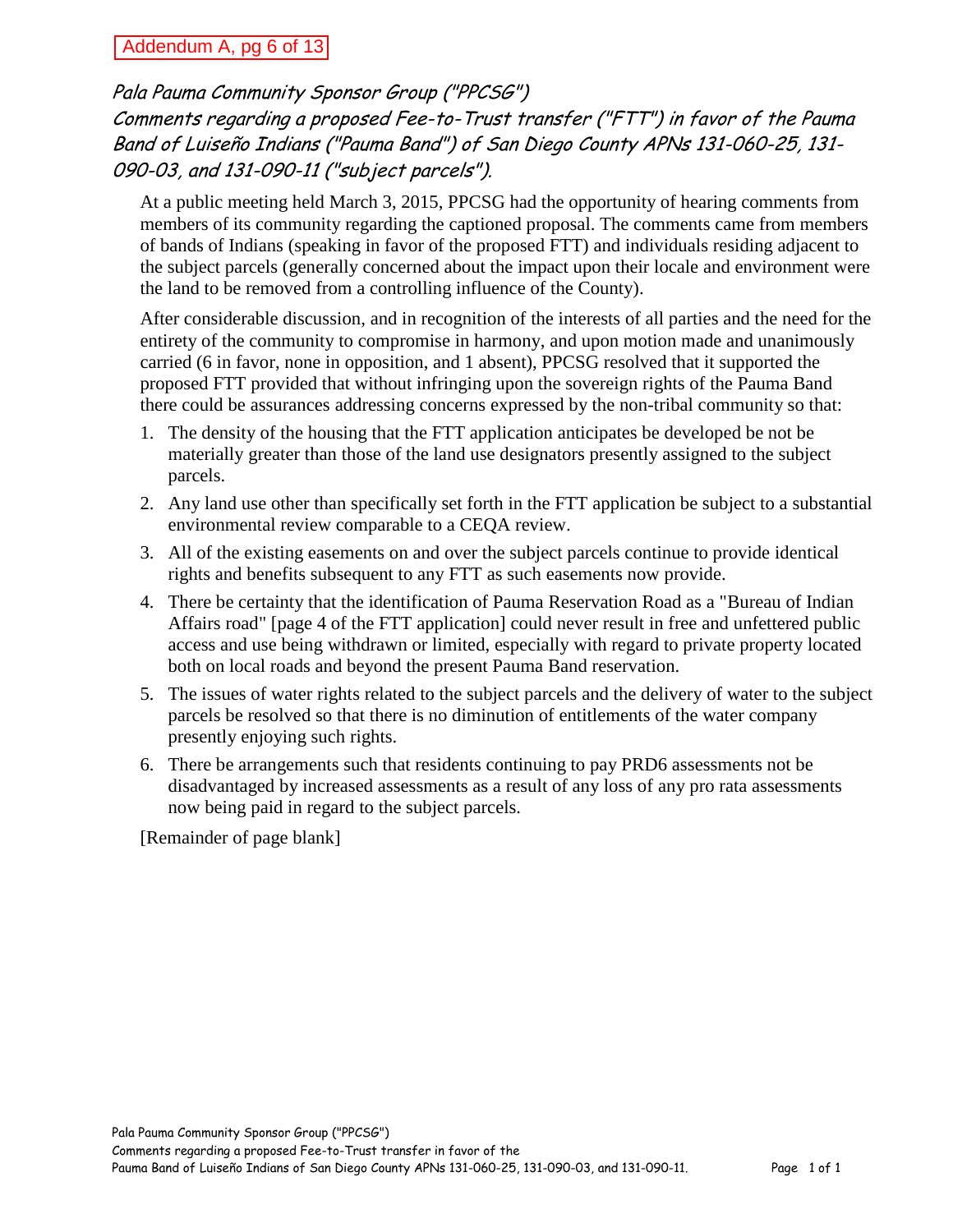# **ROUGH DRAFT**

Date: September 9, 2014

Pala Pauma Community Sponsor Group Board: Chairman To: Charles Matthews, Vice Chairman. Brad Smith, Ben Brooks, Chairman Robert Smith, Vice Chairwoman Stephanie Spencer, Fritz Stumpges.

Ron Barbanell, Chairman, Tribal Liaison Committee, Pala From: Pauma Community Sponsor Group

Subject: Proposed agenda for Tribal Liaison Committee conference on "TRIBAL LAND USE OVERSIGHT BY THE PPCSG, **CREATING COOPERATION"** 

# **INTRODUCTION**

The Pala Pauma Community Sponsor Group (PPCSG) has questions regarding it responsibilities relative to American Indian land-use oversight. Bearing in mind that the PPCSG has oversight responsibility for two diverse communities (Native and Non-Native), four discussion points listed below are proposed topics for a conference on how to improve the outcome of land use oversight of American Indian proposed projects. The Pala Pauma Communities have a seminal opportunity to discuss subjects that previously were impossible to consider at several levels.

Because of the participation, wisdom and vision of PPCSG members Pala Chairman, Robert Smith, and Rincon Vice Chairman Stephanie Spencer, this group has an opportunity for fair and balanced discussions of the following proposed topic areas.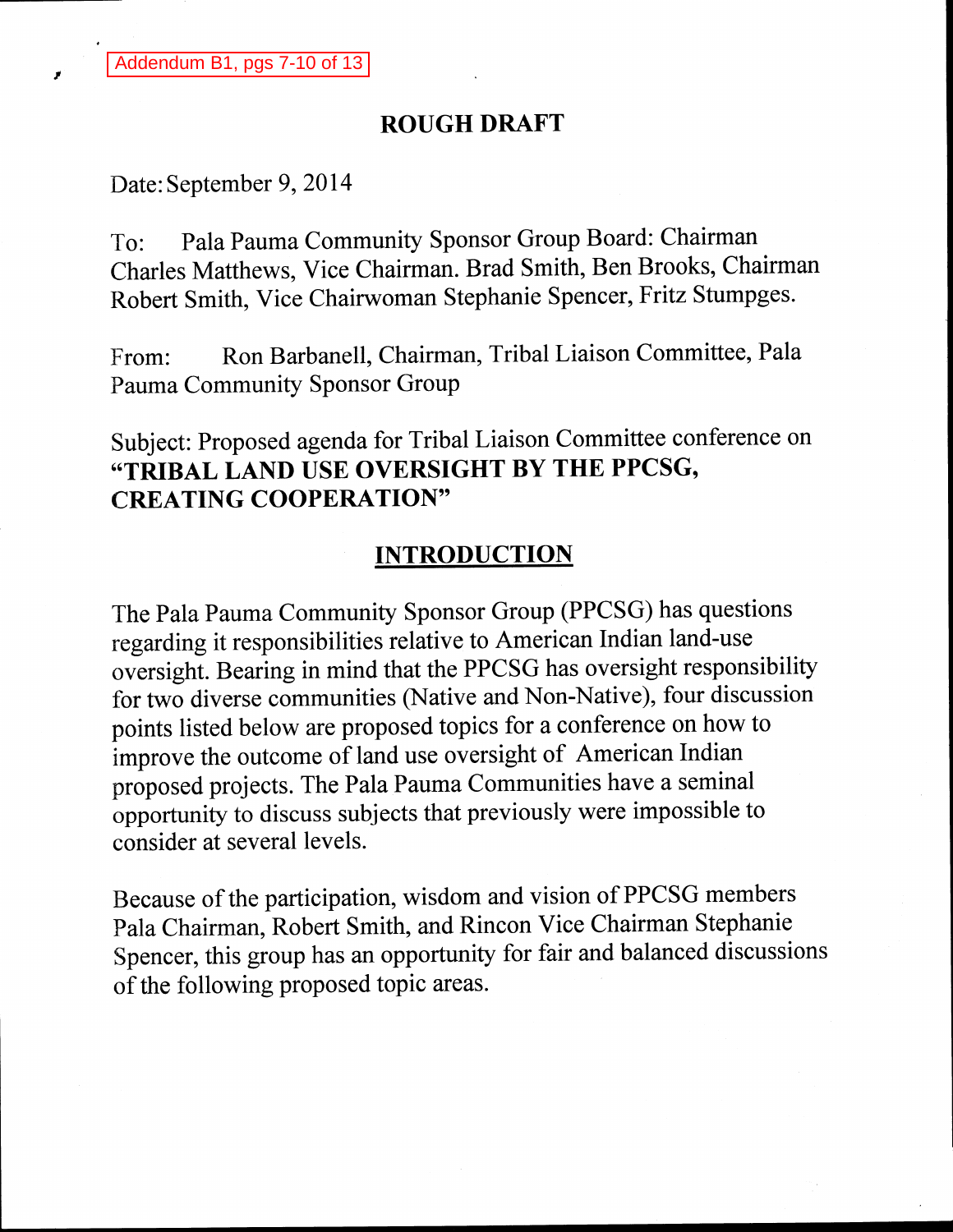# PROPOSED TOPICS OF DISCUSSION

- 1. With specificity, what is the legal basis and scope of oversight responsibilities of PPCSG, as an advisory body to the Board of Supervisors, for ALL of its community interests with regard to commenting on, requesting information about, meeting with applicants to discuss same, and finally reflecting, by report to the County of San Diego, the interests of the community, which PPCSG represents with regard to oversight of land use requests in general:
	- In other words, what are the scope of responsibilities to evaluate land use proposals by PPCSG for ALL of the interests within the geographic region it represents?
	- What are the goals of these laws and policies?
- 2. What are the oversight responsibilities over federal lands, such as those governed by American Indian Tribes:
	- Under what circumstances or specific laws does PPCSG have the authority to comment with regard to the sovereign lands of an American Indian Tribe?
	- What is the purpose, legal relationship and limits between the PPCSG responsibilities in providing oversight on behalf of the non-tribal community, and evaluating land use proposals by American Indian tribes?
	- What are the goals of these laws, policies, and practices?
- 3. What is the perspective of Tribal governments regarding the current exercise of the County land-use responsibilities and jurisdiction in relation to Tribal trust lands: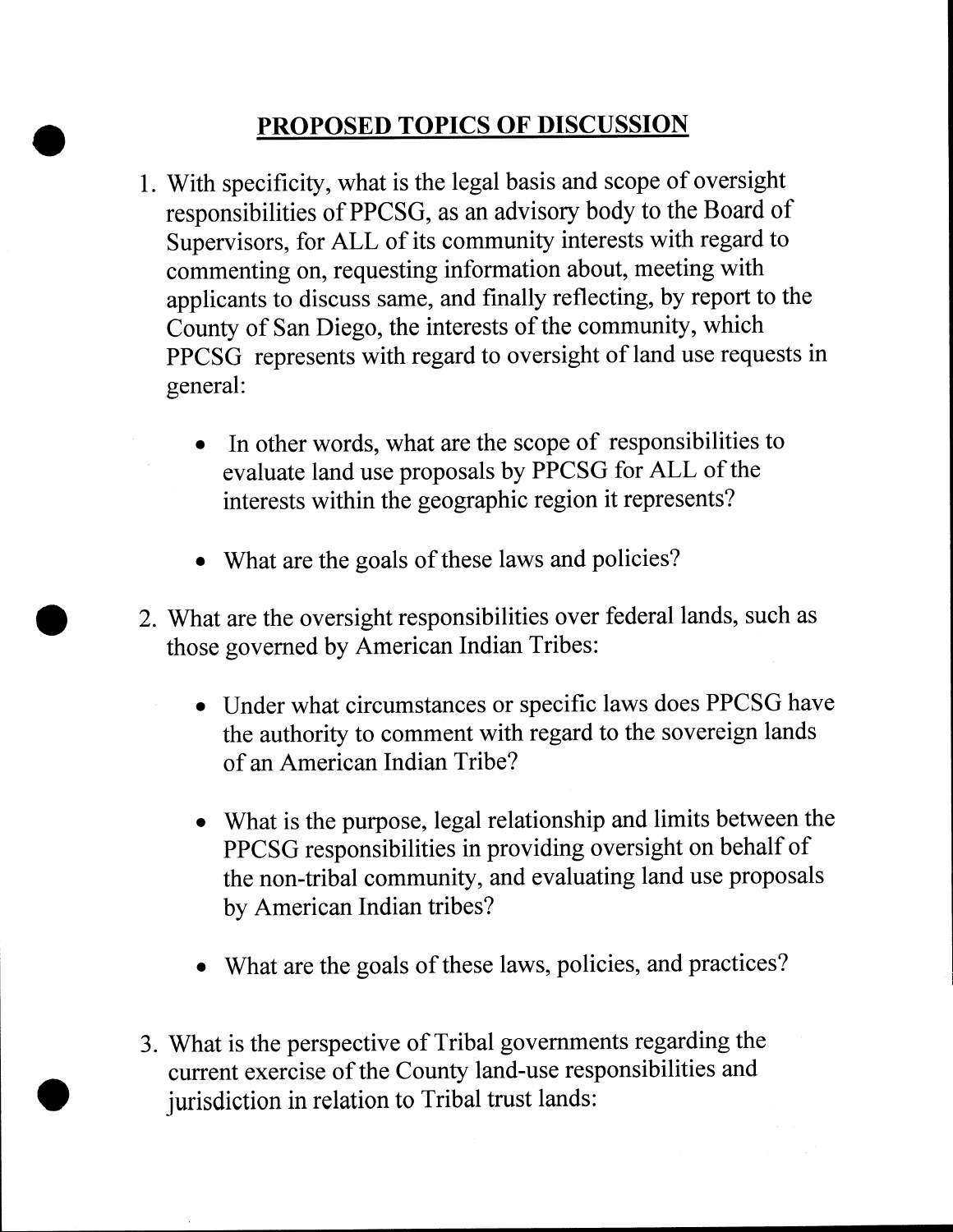- How do local Tribal government officials linked to potential PPCSG ooversight view the scope of parameters and pertinent conduct of such PPCSG oversight responsibilities when exercising such with regard to Native land use proposals?
- Are there protocols and precedents when evaluating land use proposals or activities of American Indian Tribal governments on/ or regarding Indian Trust Land of which the PPCSG should be advised?
- 4. Beyond current applicable laws or policies, what are the best protocols and mechanisms for executing PPCSG review of Tribal land-use requests:
	- In what ways may such interactions be improved to achieve the oversight goals and obligations?
	- What changes might bring about the best outcomes for the two communities (American Indian and Non-Native) within the PPCSG sphere of geographic influence.
	- From the perspective of the American Indian Community, how can the PPCSG improve relations, trust, and future cooperation in addressing land use issues of mutual concern?

cc:

 $\bullet$ 

San Diego County Supervisor Bill Horn, Fifth District Chief of Staff Dustin Steiner, Fifth District Chairman Bo Mazzetti, Rincon Chairman Randel Majel, Pauma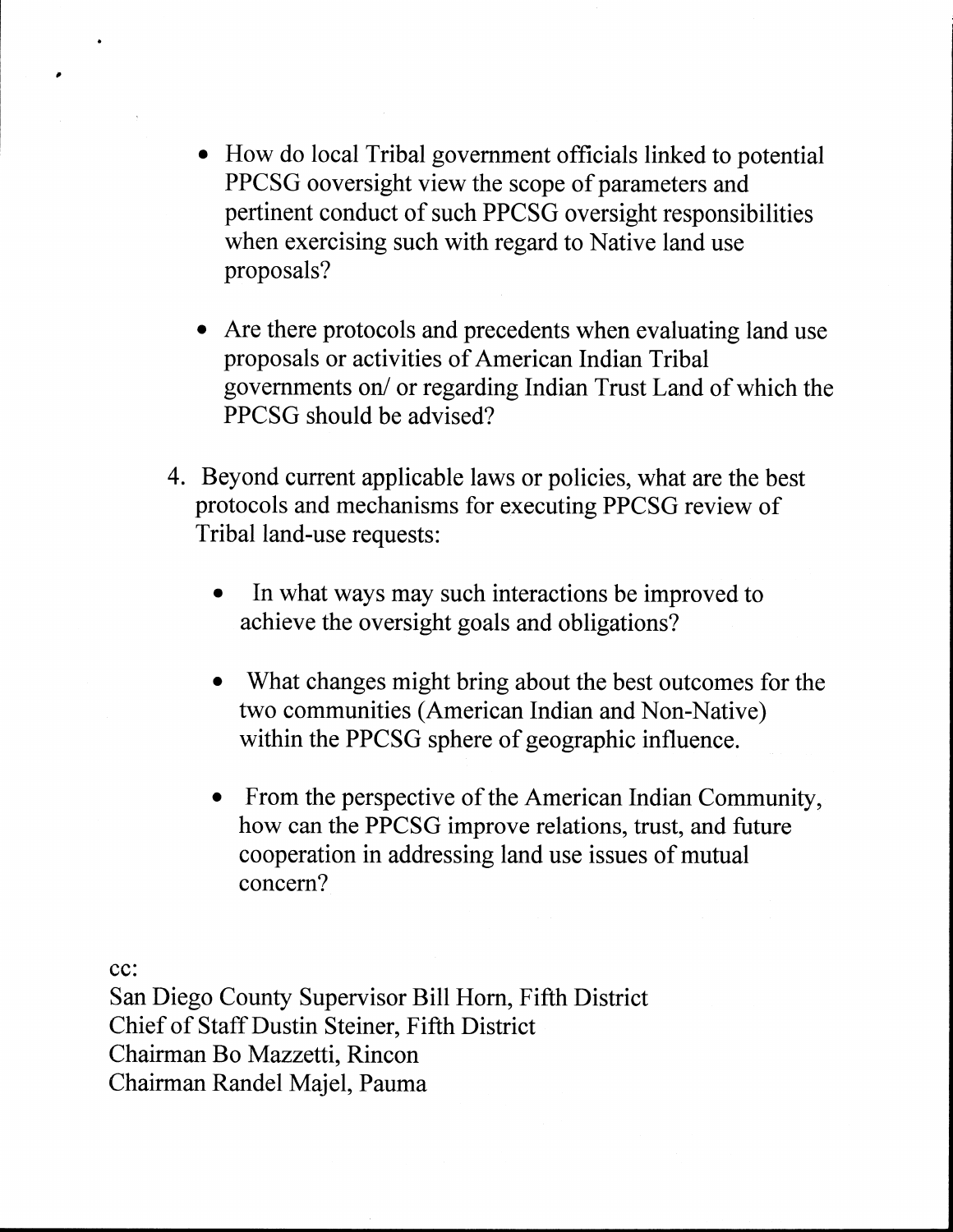Chairman Allen Lawson, San Pasqual Chairwoman Lavonne Peck, La Jolla Tribal Liaison Chairman, Larry Glavinic, Valley Center Ex Officio, Bud Swanson, Rainbow Ex Officio, Mike Fitzsimmons, Pauma Ex Officio, Jeremy Barbanell, Pala Ex Officio, Nikki Symington, Tribal Liaison officer, Rincon Chairman Anthony Pico, Viejas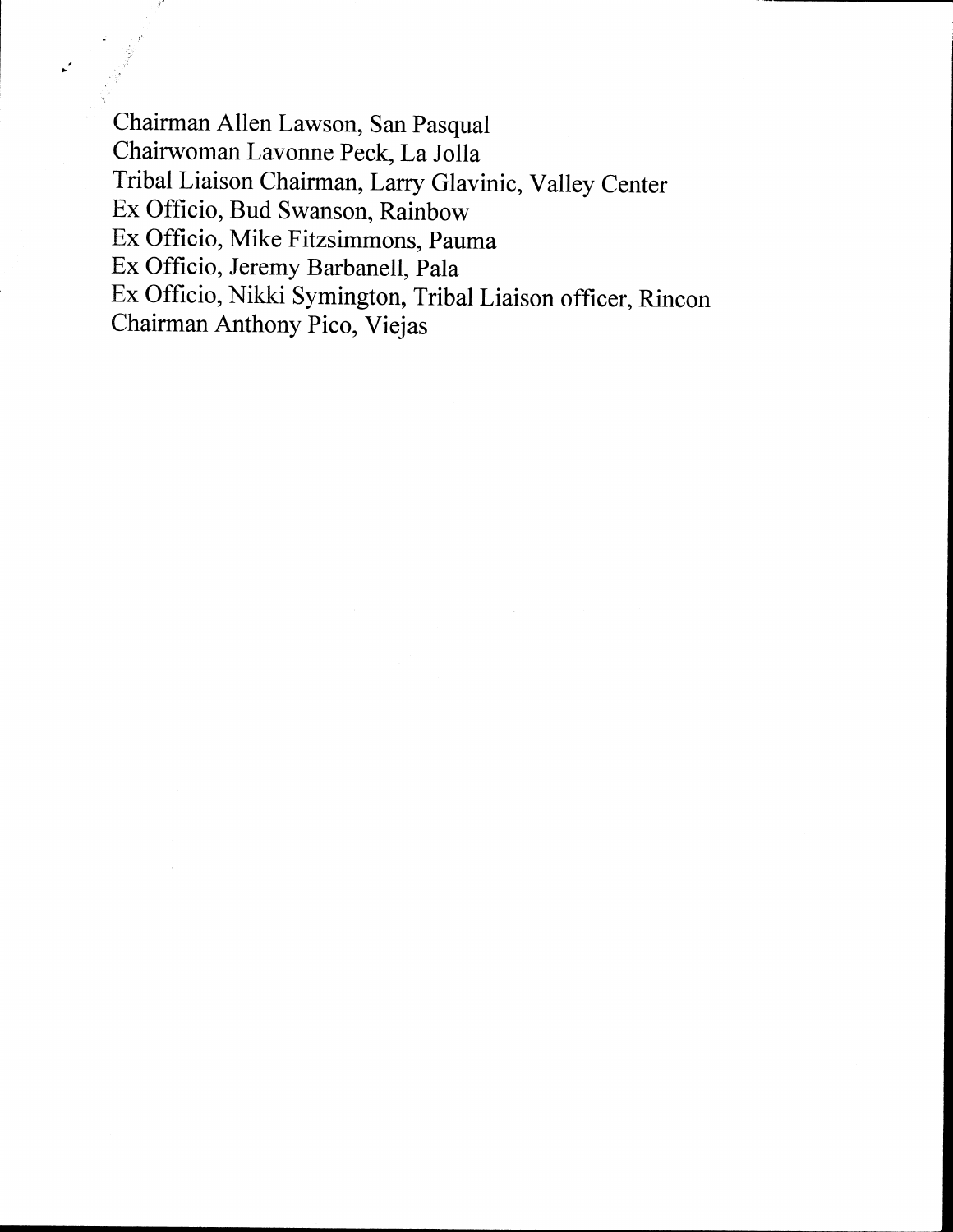### **TABLE OF CONTENTS**

## **OF MARCH 3RD PPCSG NOTEBOOK PREPARED BY R. BARBANELL**

### **I.- PPCSG AGENDA FOR MARCH 3, 2015.**

**II.-**

 **A.- COVER LETTER FROM DR. BARBANELL TO REVIEW LOCAL NATIVE HISTORY RELATED TO TREATY OF TEMECULA IN THE CONTEXT OF THE FTT PROPOSAL FROM THE PAUMA TRIBE.**

 **B.- REVIEW THE PROPOSED TOPIC OF DISCUSSION FOR A TRIBAL LIASON CONFERENCE TENTATIVELY TITLED "TRIBAL LAND USE OVERSIGHT BY THE PPCSG, CREATING COOPERATION."**

**III.- STORYBOARD PRESENTATION BY DR. BARBANELL SUPPORTING THE ABOVE.**

- **A.- THE WAR LOVERS (POLITICAL EXERPTS INDICATING WHAT IMPORTANT ANGLO SAXON POLITICIANS MAY HAVE THOUGHT OF NATIVES AND A GENOCIDAL SOLUTION AT THE TURN OF THE 19TH CENTURY).**
- **B.- SOME REASONS WHY TODAY'S LOCAL INDIANS MAY NOT TRUST LOCAL NON-NATIVES.**

 **C.- ABOUT THE TREATY OF TEMECULA (WHAT WAS THE U.S. OFFER?)**

- **D.- THE RESPONSE TO THE OFFER. THE NATIVES HAD THE POWER TO FIGHT TO PROTECT THEIR TERRITORY IN 1850, BUT ACCEPTED THE TERMS OF THE TREATY OF TEMECULA OFFERED BY THE U.S. INSTEAD. THIS ARGUMENT IS DEMONSTRATED GRAPHICALLY ON THE STORYBOARD.**
- **E.- THE NATIVES SIGNED U.S. OFFER WHICH WAS IMMEDIATELY RENEGED UPON AND HIDDEN FOR 50 YEARS BY THE U.S. CONGRESS. THIS IS A MAJOR BLEMISH ON U.S. HISTORY AND DESERVES REASONABLE REPARATION. THIS ARGUMENT IS DEMONSTRATED GRAPHICALLY ON THE STORY BOARD.**
- **F.- TREATY OF TEMECULA (THE SIGNERS). (NOTE LOCAL TRIBES LISTED).**

**IV.- PAUMA TRIBAL FEE-TO-TRUST APPLICATION.**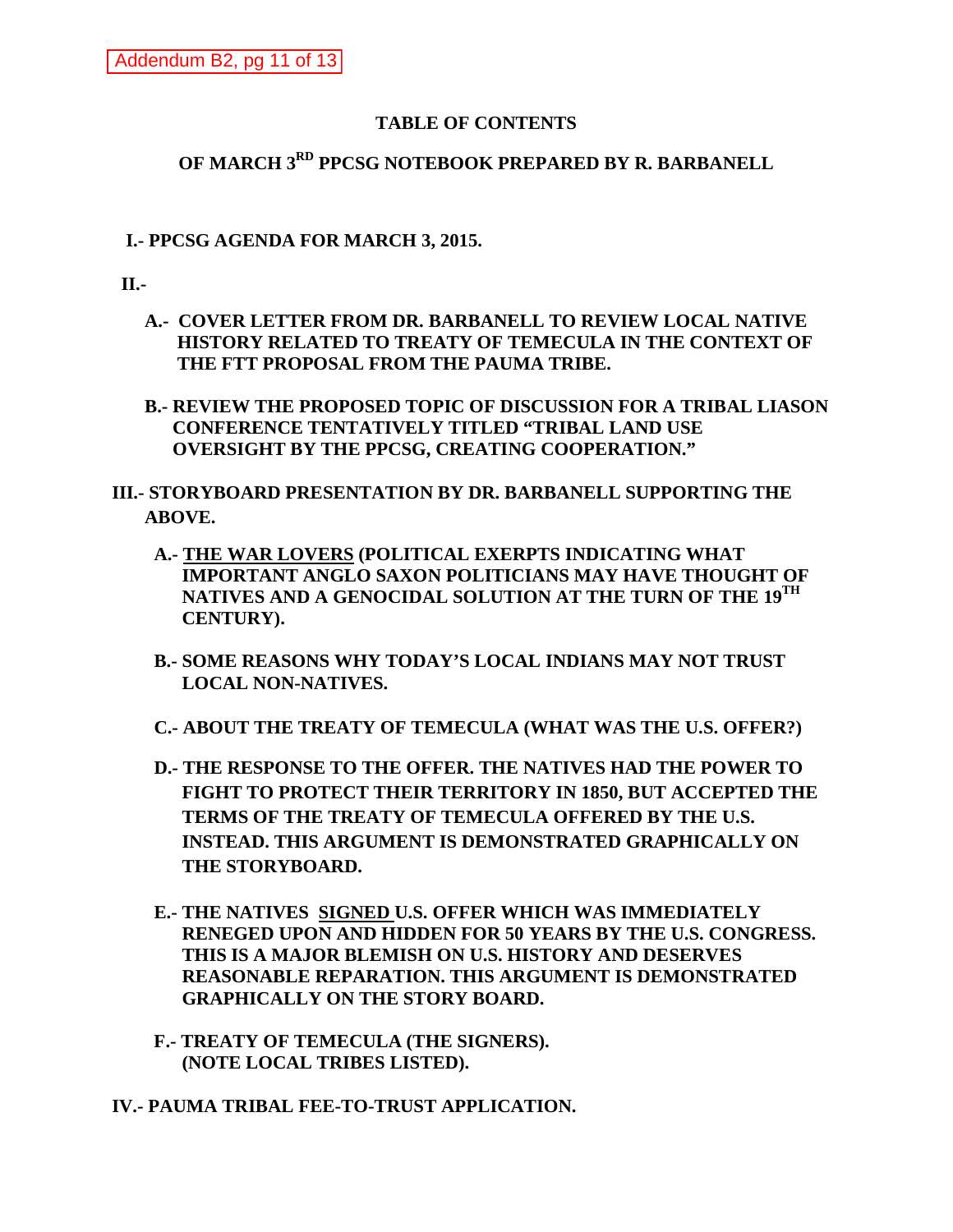# Pala Pauma Community Sponsor Group P O Box 1273, Pauma Valley, CA 92061 760.481.4201

By email Mark.Wardlaw@sdcounty.ca.gov and USPS

March 9, 2015

Mark Wardlaw, Director, Planning and Development Services, County of San Diego 5510 Overland Avenue, San Diego, CA 92123

Dear Mr. Wardlaw:

### *Re: Criteria and equivalency of LEED-ND*

At a public meeting held March 3, 2015, Pala Pauma Community Sponsor Group ("PPCSG") had the opportunity of hearing comments from its members who had attended the PDS [Live Well](http://www.sandiegocounty.gov/content/sdc/live_well_san_diego/thriving.html)  [San Diego – Thriving Plan](http://www.sandiegocounty.gov/content/sdc/live_well_san_diego/thriving.html) workshop held February 21, 2015. Apparently that workshop was, among other things, to focus upon "questions that have come up around policy Land Use-1.2 in recent correspondence to and from PDS." Specifically including the questions: "[h]ow is the Community Development Model defined and differentiated for the varied and unique communities in the Unincorporated County; "LEED for Neighborhood Development (LEED-ND) spans a wide range of planning, design, development and building criteria. How do these criteria apply to the context of the Unincorporated County", and "[w]hat is equivalent to LEED-ND Criteria?"

After considerable discussion, the involvement of members of the public, and upon motion made and unanimously carried (6 in favor, none in opposition, and 1 absent), PPCSG resolved that I should convey to you the following points of concern and objections.

- 1. The form and content of the prepared presentation lacked clarity and focus leading to both uncertainty as to the possibility of undeclared interests being of influence and a lack of knowledge of the scope and number of proposed developments that could be the source of the PDS correspondence that had, apparently, led to the need for such workshops. Anecdotally<sup> $\int$ </sup> it is believed that the number of such developments is small and, if so, it could well be that such development specific issues should be addressed on an individual basis rather than by a broadening of established policy that invariably leads to unintended consequences.
- 2. Apparently PDS is attempting to develop a definition of the wording "or equivalent" to the LEED applicable County policies that were developed following the expenditure of millions of dollars involving many staff and uncompensated volunteer hours and adopted

<sup>&</sup>lt;sup>1</sup> Patsy Fritz letter to Mark Wardlaw dated February 18, 2015 reporting an email from Eric Lardy